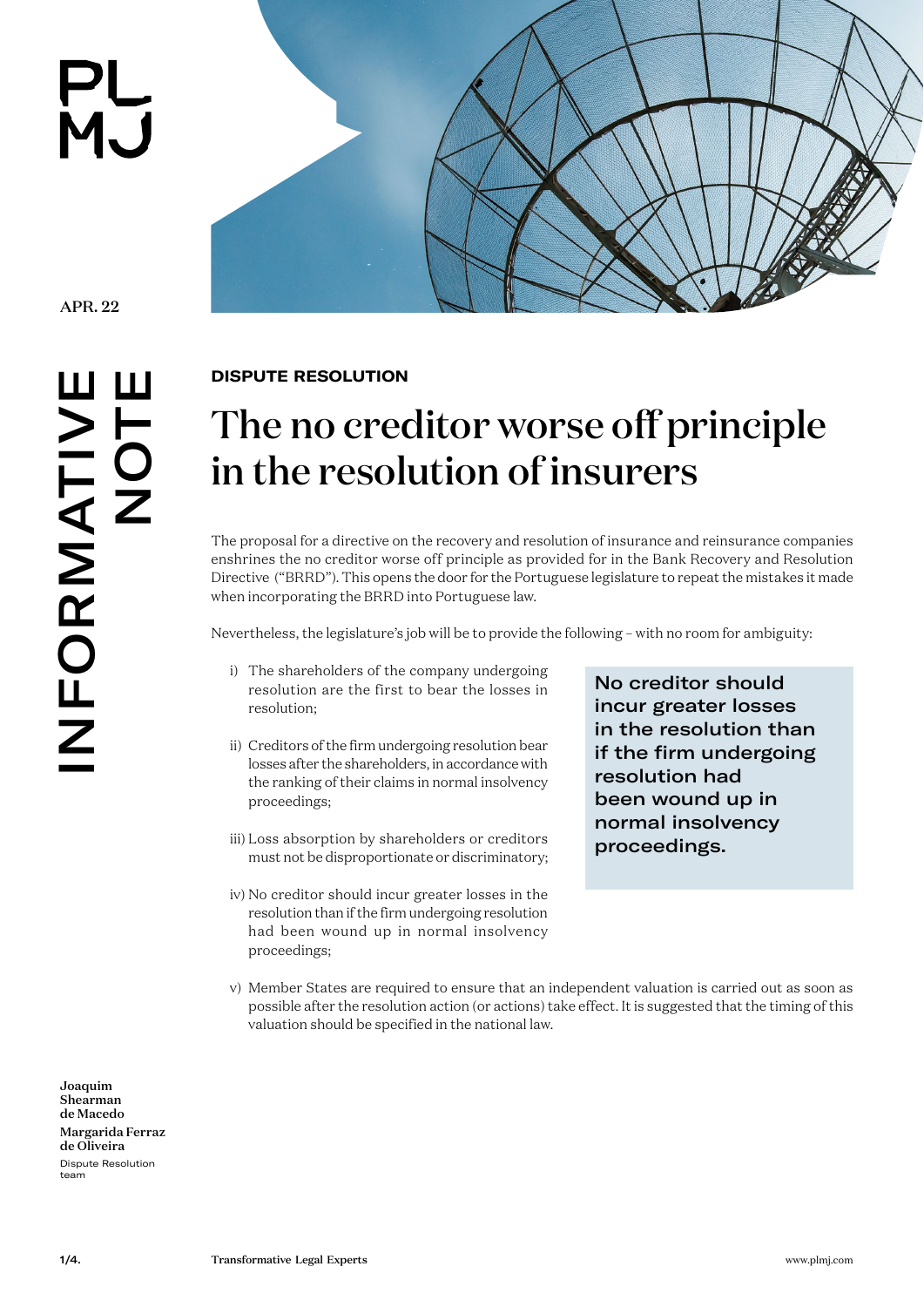The legislature intended to determine that the shareholders of the company subject to resolution are the first to bear the losses – whatever they may be – in the resolution.

The European Commission published its proposal for a directive on the recovery and resolution of insurance and reinsurance undertakings ("Proposal")**<sup>1</sup>** on 22 September 2021. This follows in the footsteps of the now well-known Directive 2014/59/EU of the European Parliament and of the Council of 15 May 2014**<sup>2</sup>** ("Bank Restructuring and Resolution Directive" or "BRRD2), which applies to the banking and financial sector. In fact, the European Commission done little more than copy and paste the bank resolution rules, so there is a pressing need to determine whether the problems raised by the BRRD still exist and whether they will be carried over to the insurance sector.

The general principles that govern insurance companies have also been maintained by the European legislature in Article 22 of the Proposal, which copies Article 34 of the BRRD in almost its entirety. We will focus on the enshrinement of the no creditor worse off principle ("NCWO") in the Proposal and, in doing so, we will focus on comparing it with the rules already established for bank resolution.

The Proposal provides that "*the shareholders of the undertaking under resolution bear first losses"***<sup>3</sup>***.*  This raises the first problem: there is enough doubt for the interpreter to wonder what "first losses" are. It is clear that the official translation of the Proposal into Portuguese was not the best. However, when compared with the English version of the Proposal and with Article 34 of the BRRD, it is clear that the legislature intended to determine that the shareholders of the company subject to resolution are the first to bear the losses – whatever they may be – in the resolution. This then implies, for example, that the national resolution authority could transfer the shares or all or part of the assets of the insurance or reinsurance company undergoing resolution to a private purchaser without the consent of the shareholders, as is the case under the BRRD.

In turn, "*creditors of the undertaking under resolution bear losses after the shareholders in accordance with the order of priority of their claims under normal insolvency proceedings*"**<sup>4</sup>**. This means, as under the BRRD, that the national resolution authority can determine that only some liabilities**<sup>5</sup>** are transferred from the resolved company to a purchaser or bridge institution, or written down or converted to equity. In other words, one can differentiate between creditors.

2/4.

<sup>1</sup> Proposal for a Directive of the European Parliament and of the Council establishing a framework for the recovery and resolution of insurance and reinsurance undertakings and amending Directives 2002/47/EC, 2004/25/EC, 2009/138/EC, (EU) 2017/1132 and Regulations (EU) 648/2012.

<sup>2</sup> See Official Journal of the European Union (OJ), L 173, 12 June 2014, p. 190.

<sup>3</sup> See article 22(1)(a) of the Proposal.

<sup>4</sup> See article 22(1)(b) of the Proposal.

<sup>5</sup> Respecting the conditions set out in the Proposal to determine these liabilities.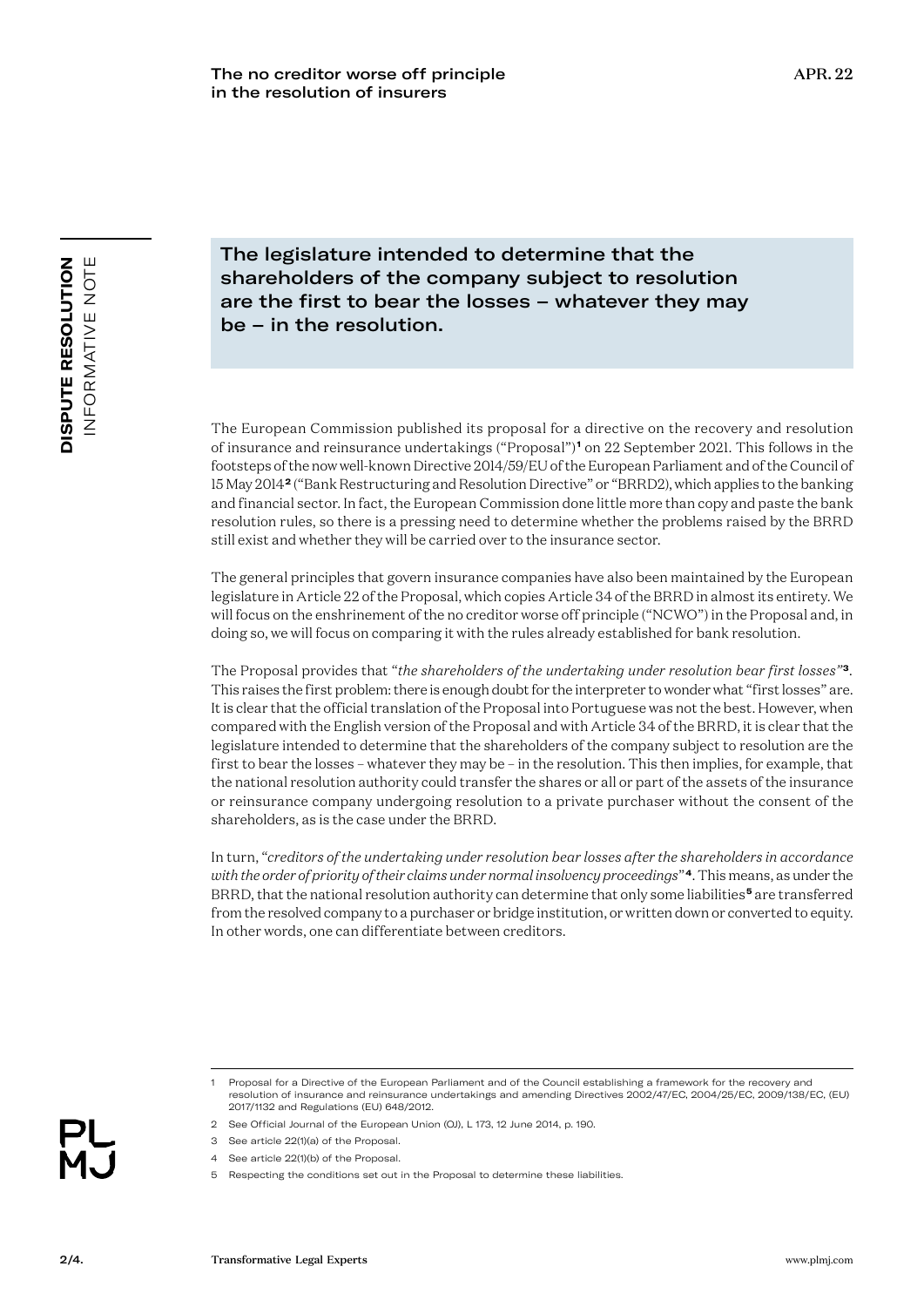However, the absorption of losses by shareholders or creditors cannot be disproportionate or discriminatory, and the legislature has enshrined important exceptions and limits reflecting this concern**<sup>6</sup>**. First, the power to transfer and re-transfer given to the national resolution authority in respect of security arrangements, set-off arrangements, netting arrangements, unit-linked policies or other ring-fenced portfolios, reinsurance treaties and structured finance arrangements is limited**<sup>7</sup>**. Second, the principle that no creditor should bear higher losses in the resolution than if the company under resolution had been liquidated under normal insolvency proceedings is safeguarded. This second exception is known - as mentioned above - as the principle of "no creditor worse off". This derives from the principle of equal treatment of creditors**<sup>8</sup>**, which, in turn, was already consecrated in Roman Law (*par conditio creditorum*) and incorporated into the Portuguese Civil Code**<sup>9</sup>**. It is a cornerstone of the principle of financial responsibility and, consequently, of bankruptcy rules.

The NCWO principle as enshrined in the Proposal**<sup>10</sup>** is in keeping with the way the European legislature enshrined it in the BRRD**<sup>11</sup>**. Here too, it obliges Member States to ensure that an assessment is carried out by an independent person as soon as possible after the resolution action (or actions) have taken effect.

It is the legislature's intention to avoid damage to the legal sphere of creditors due to the delay in carrying out the valuation.

Regarding this application of the principle, we would highlight two essential elements: the substantive element and the element of timing that appear in Article 54 of the Proposal. The European legislature has (i) determined the values to be calculated by the independent person and the basis on which the calculation should be made**<sup>12</sup>**, and (ii) defined that the valuation will have to be concluded as soon as possible after the resolution action takes effect. This makes it clear that the intention of the legislature was to avoid any losses for creditors resulting from a delay in carrying out the valuation. Otherwise, if the delay is

attributable to the resolution authority, it will itself be responsible for compensating creditors for any losses caused by the delay. Moreover, for the purposes of incorporation into the Portuguese legal system, it is suggested that the legislature should specify when the compensation is to be paid, in order to protect creditors, as the disadvantaged party in the liquidation process.

3/4.

<sup>6</sup> Chapter V of the Proposal.

<sup>7</sup> See articles 57 to 60 of the Proposal.

<sup>8</sup> Armindo Ribeiro Mendes, "A resolução e outros mecanismos de intervenção em instituições de crédito à luz da Constituição*"*, in *III Congresso de Direito da Insolvência*, Catarina Serra (Org.), Coimbra, Almedina, 2015, pp. 23-60 (49).

<sup>9</sup> See article 604(1) of the Portuguese Civil Code ("CC").

<sup>10</sup> See articles 53 to 55 of the Proposal.

<sup>11</sup> See articles 73 to 75 of the BRRD.

<sup>12</sup> Furthermore, EIOPA will prepare draft technical standards to regulate the specific methodology for carrying out the valuation, which the Commission may adopt in the future – see Article 54(4) of the Proposal.